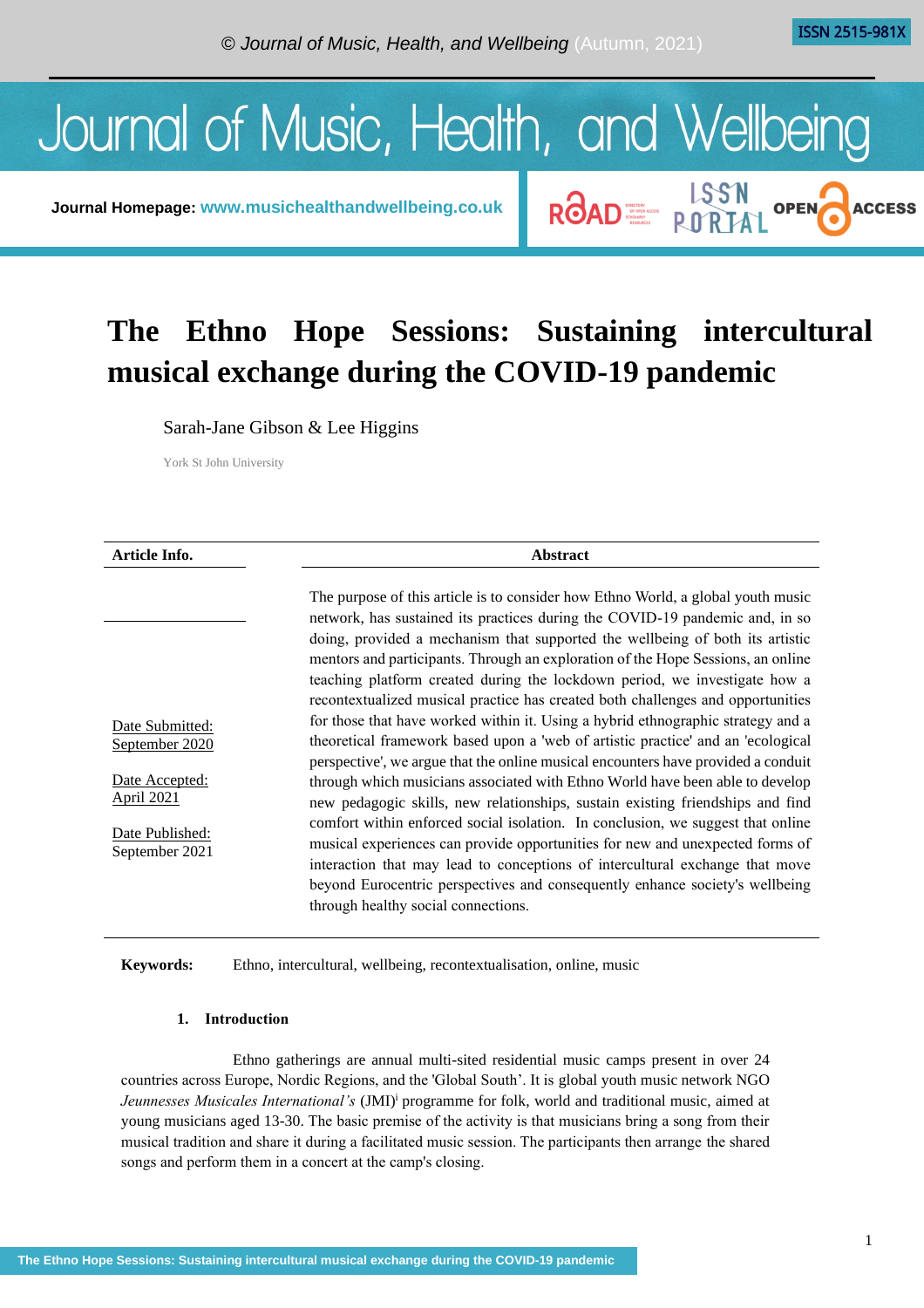The last Ethno gathering prior to international borders closing due to the COVID-19 pandemic was Ethno India. During the 10-day event, fears over the rapid spread of COVID-19 began to escalate throughout the world. In India specifically, youth hostels and hotels began requiring visitors to have medical reports that demonstrated an all-clear for COVID-19 symptoms, consequently leaving some participants seeking alternative accommodation because the requirements were not in place prior to travel. As Ethno India progressed, the government announced that public events were to be cancelled. The organisers decided to perform their final showcase with a limited live audience consisting of invited guests only and stream the concert via Facebook instead.<sup>ii</sup> Throughout the week, participants became increasingly concerned about their journey home, some choosing to leave earlier than initially planned whilst others were facing imposed quarantine upon arrival in their home country.

One Ethno organiser noticed how the freelance musicians involved with Ethno India were becoming increasingly concerned about the impact the pandemic would have on their economic survival. The organiser noted that there was a feeling of 'depression' and 'negativity' and felt that Ethno should do something because it 'is a platform which provides hope to the people' (Advik, interview, June 2020). He approached JMI, the managing body of Ethno Worldiii, suggesting that they start online-tune learning workshops to support musicians' self-development during the pandemic. JMI agreed to the idea, and the 'Hope Sessions' became a reality (Advik, interview, June 2020).

This article considers how Ethno World has sustained its practices during the COVID-19 pandemic, providing further insight into the intrinsic values and practices essential to the Ethno community and a deeper understanding of music's role during social isolation. Based on the premise that musical practice is impacted by the environment through which it takes place, we explore what happens when there is a dramatic change in the ecological environment and how it affects musical practices' sustainability. Our findings suggest that the Hope Sessions acted as an opportunity for the Ethno community to connect during social isolation, enabling increased intercultural engagement and collaboration and consequently supporting participants' wellbeing by providing self-development opportunities for musicians whose livelihood had been impacted by the cancellation of Ethno gatherings.

## **2. Methodology**

Before the effects of the COVID-19 pandemic, we participated at Ethno gatherings in Portugal, Sweden, New Zealand and India in 2019 and 2020. As such, it was difficult not to compare the Hope Sessions to these experiences. Whilst this may be counterintuitive to an online ethnography, where interaction is based on online encounters (Waldron, 2018), it placed us in a similar position to that of the Ethno community at large. This group were far more familiar with face-to-face encounters rather than engaging with Ethno teaching sessions online. Due to the influence of offline fieldwork, we locate this study as a hybrid ethnography, which is situated in both a digital and physical environment (Przybyslki, 2021).

Ethnographic fieldwork occurred between April and June of 2020. It comprised of participant observation in nine online Hope Sessions (Sessions 1; 2; 10; 12; 20; 21; 25; 26). Sessions lasted between thirty minutes to an hour and were hosted on 'Facebook live' through the Ethno World Facebook page.<sup>iv</sup> Gibson participated by singing or playing along during the live event, following the artistic mentor's instruction.<sup>v</sup> Gibson took field notes and observed what other participants were communicating in the live event's comments section. Further data was gathered through the Ethno World YouTube page.<sup>vi</sup>

Participant observation was triangulated with seven semi-structured online interviews conducted via Skype, Zoom or Facebook Messenger. Interviews were scheduled for May and June 2020. Three interviews were with artistic mentors, two with the Hope Sessions organisers [izers] and one with participants in the Hope Sessions. Another interview was conducted with a member of the Ethno Digital organising team, Mason. Two further participants preferred to correspond via email. These participants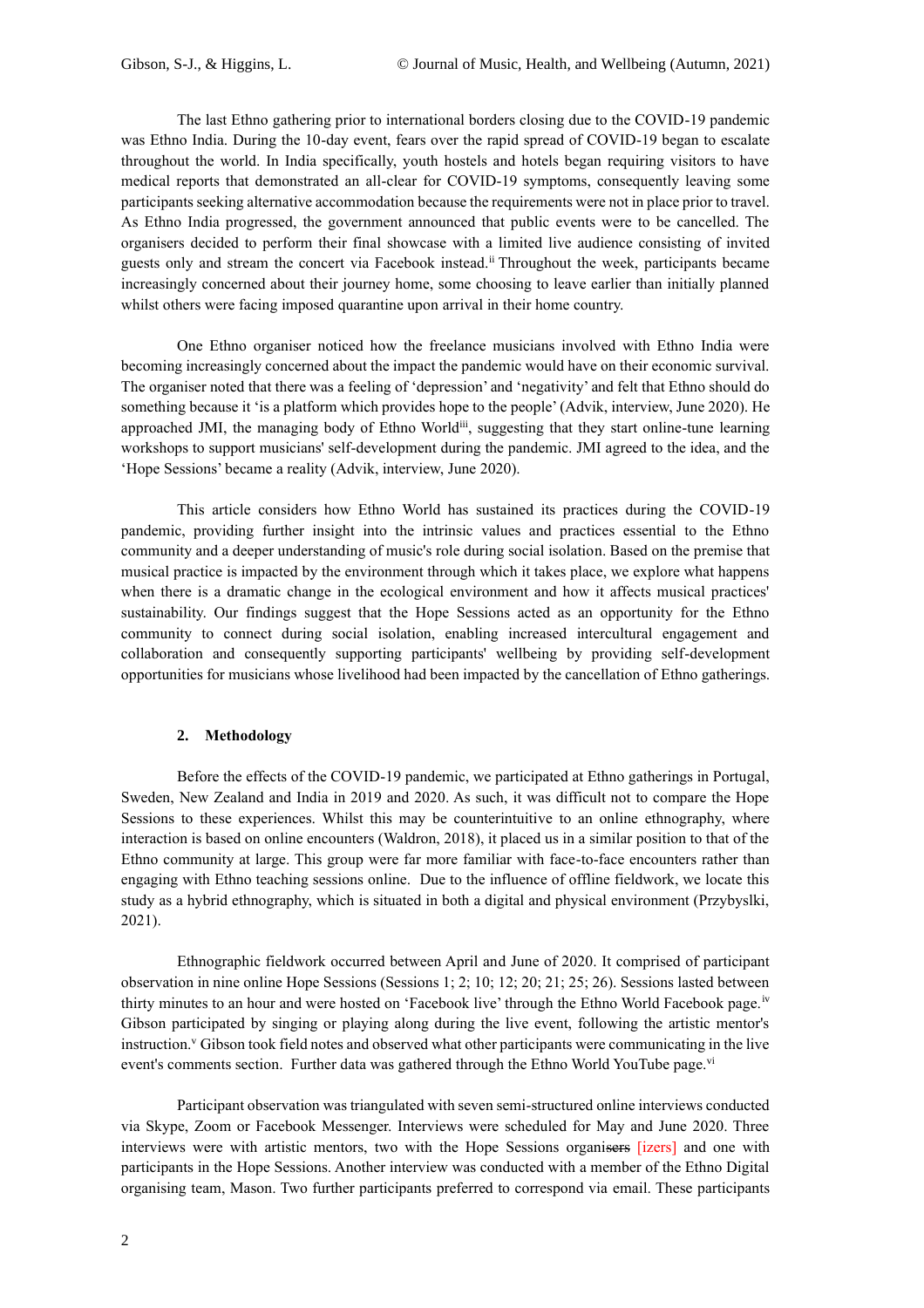both lived in New Zealand and felt the time difference and also their work commitments prevented them from finding a convenient time for an interview. One of them answered the research questions in an email. The second, an anthropology student, agreed to write fieldnotes during one of the Hope Sessions and later forwarded them through email.

## *2.1 Research Participants*

Seven out of the nine participants had been previously interviewed at offline gatherings. We had also met the organizer of the Hope Sessions at an Ethno committee meeting in 2019. Therefore, only one interviewee, Andrik, was not previously known to the researchers. Vii The decision to interview him was because his session had the most views at the time of research. Research participants were provided with research questions prior to being interviewed because English was a second language to four of the participants. Participants were also provided with the final written transcript of their interview to provide any further feedback.

# *2.2 Data analysis*

Interview transcripts and field notes were read and discussed multiple times before the data was analysed using NVIVO qualitative analysis software. Thematic coding techniques were used to construct themes based on the data, which were then analysed and refined to identify the four key themes: (1) artistic practice in a new ecological environment, (2) online engagement and collaboration, (3) accessibility and inclusivity, and, (4) online engagement and intercultural exchange. Ethical clearance for the project was granted by York St John University.

## **3. Theoretical frameworks: The environment and musical engagement**

Fundamental to the article's argument is that significant changes in creative environments impact both the individual practice of an artist as well as a broader musical practice. Two research frameworks relating to this issue were particularly useful: (1) Coessens (2014) 'web of artistic practice' and (2) Schippers and Grant (2016) 'ecological approach to sustainability'. Coessens considers the individual artist and the various dimensions through which they engage with their practice. She argues, 'this web of expertise functions as a kind of dynamic artistic background, an internalised and integrated whole on which the artist relies for his or her creativity' (69). This idea complements Schippers and Grant's work, which examine musical cultures, reflecting on the multiple elements that need to be in place and interact with one another to remain sustainable.

Whilst Ethno is not a musical culture; it is a musical practice that draws from a variety of genres and styles, in much the same way a community choir or band does. This makes the sustainability of these forms of practice quite complex because what necessitates sustainability is not a musical tune or instrument but the manner in which members of a community of practice engage with one another through music. Schippers and Grant (2016) suggest conceiving a musical practice or genre within an ecosystem. They argue that

examining forces of music sustainability through an ecological perspective may help identify and clarify the vibrancy, strengths, and weaknesses of a music genre, and the ways in which the factors in its vitality and viability interrelate (340).

Therefore, when one factor within a musical ecosystem changes, it has the potential to affect the sustainability of a musical practice.

Both Coessens (2014) and Schippers and Grant (2016) consider practice as a complex interaction between multiple factors (see Table One). Coessens embraces the individual artist's practice, whilst Schippers and Grant look at broader musical genres. As shall be demonstrated in this article, an individual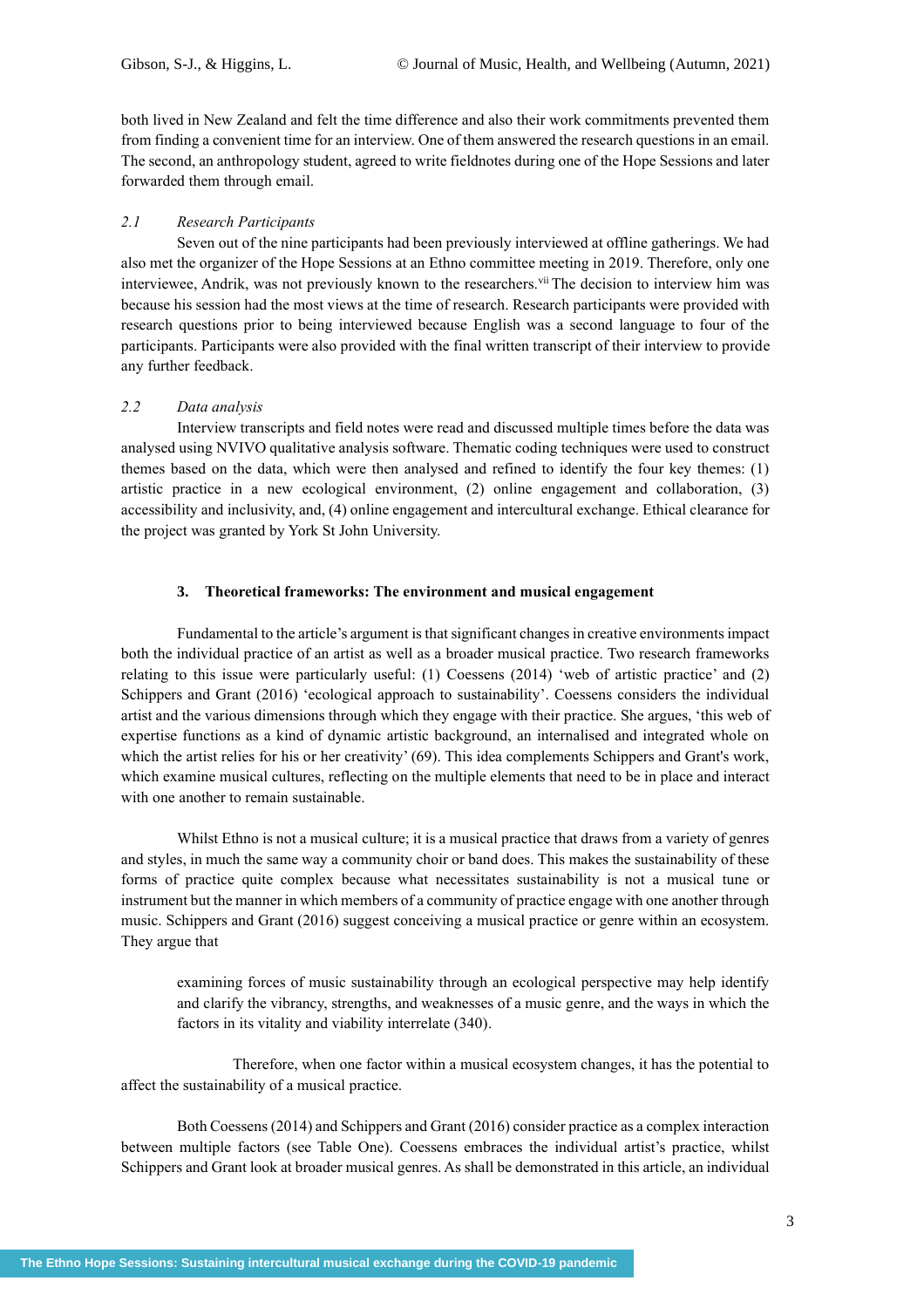artist can profoundly influence the progression of musical practice, whilst changes in a musical practice can influence an artist's conceptualisation of their creative expression. This interplay is important to consider when reflecting on the role of music during social isolation because the changes in conceptualisation of musical practice can influence elements within the musical ecosystem and the wellbeing of the musician.

| <b>Table 1</b> | Web of Artistic Practice (Coessens, 2014) and Ecological Approach to Sustainability, |
|----------------|--------------------------------------------------------------------------------------|
|                | (Schippers and Grant, 2016)                                                          |

| <b>Web of Artistic Practice</b><br>$(C$ oessens 2014) | <b>Ecological approach to sustainability</b><br>(Schippers, 2016) |
|-------------------------------------------------------|-------------------------------------------------------------------|
| Cultural semiotic codes                               | Systems of learning music                                         |
| Embodied artistic know-how                            | Musicians and communities                                         |
| Personal knowledge                                    | Contexts and constructs                                           |
| Interactivity                                         | Regulation and infrastructure                                     |
| Ecological environment                                | Media and the music industry                                      |

## **4. Literature**

An online platform for engagement has impacted the 'contexts and constructs' of the Ethno practice (see Table 1). Schippers (2016: 336) describes this domain as 'the relationship between music and their physical and conceptual environment'. He includes a 'sense of wellbeing' as one of the 'forces' within this domain that impacts sustainability (341). There are various examples in the literature of online platforms being used for community music making or cultural exchange (Klopper, 2010; Miller, 2012; Waldron, 2018, Josef, Nethsinghe, and Cabedo-Mas, 2020). Miller (2012) and Waldron (2018) both note the value of online musical practices in that they provide access to people who may not have the resources to participate in face-to-face music lessons or group activities. Nakayama (2020) and Josef et al (2020) caution that there can be problems with internet connectivity or issues of cultural dominance on these platforms that may not always be addressed. Furthermore, engaging in an online platform when one is more familiar with the intimacy of face-to-face encounters can be difficult. However, Waldron (2018) emphasizes that there are examples of online social media platforms acting as communities of practice.

Many musical practices have shifted their context over time, such as from local festivals to competitive events (Reily, 2013). This level of adaptability is part of a musical tradition as it adapts and changes to society's needs. 'Contexts and constructs' relate to Coessens 'ecological environment' (see Table 1). Coessens (2014: 74) writes, 'creative acts are thus sustained and/or constrained by the context. Furthermore, these contexts differ: as humans grow up and live-in other cultures, different physical and social environments can stimulate or discourage creativity'. Concerning the ecological environment, Coessens argues, 'all artistic practice is situated, it occurs in an ecological and material setting that creates specific conditions that have an impact on the artists and their activity' (77). She suggests that three aspects might be considered when exploring the relationship between the environment and the artist: the presence of the environment, the artist's coping response, and the influence of the artist (77). Considering the coping response of the artist relates directly to issues of wellbeing.

Clift, et al (2016: 8-9) write that 'the arts at heart are about creativity and problem-solving, and above all about helping to create both meaning and a sense of beauty in all our lives'. According to Barnes (2016: 203), wellbeing includes a 'sense of environmental control, careful of its sustainability, generous and respectful social relations and a sense of purpose that is both inclusive and just'. Perkins, et al (2020) devised four pathways to demonstrate how participatory music engagement supports mental health and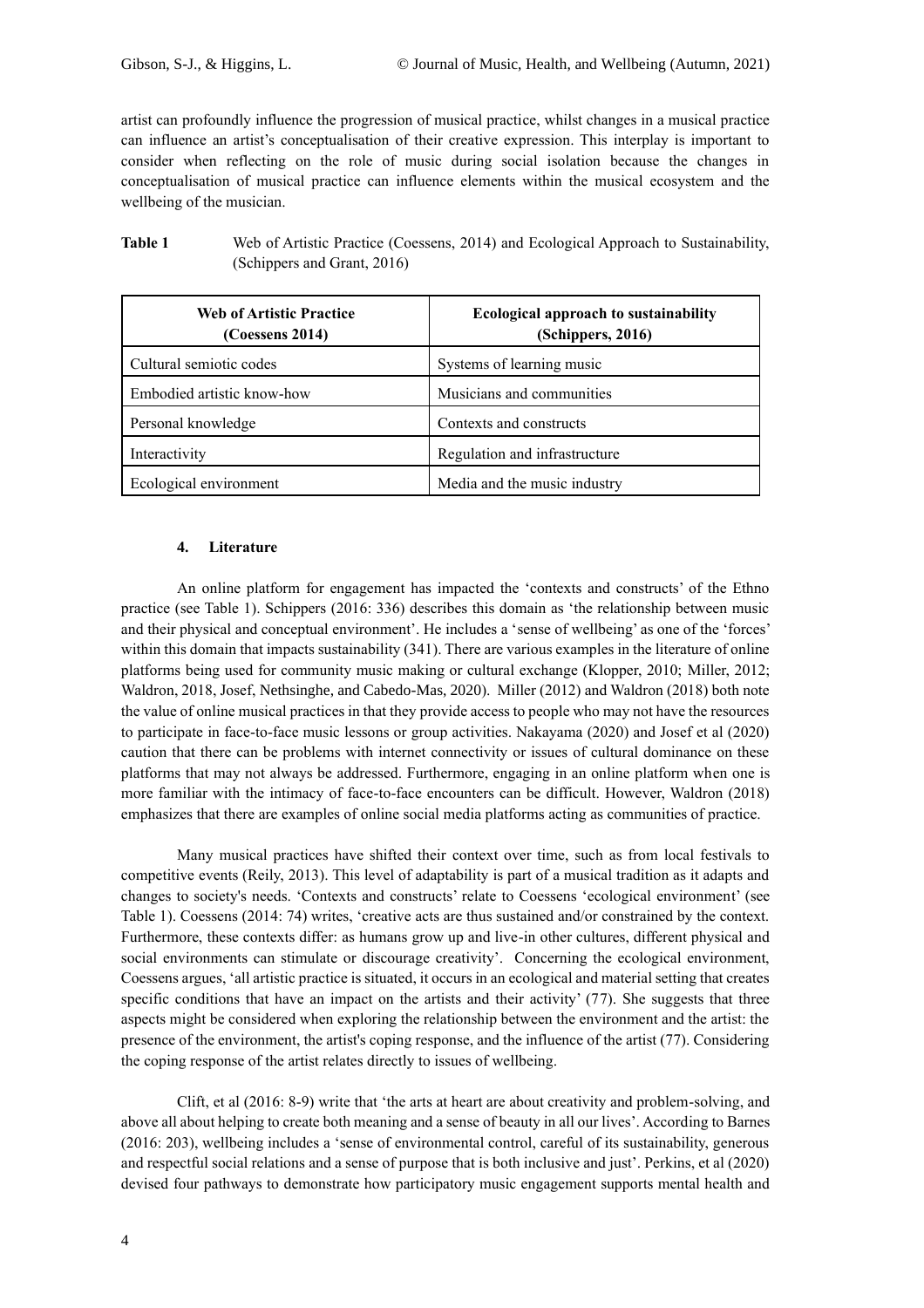wellbeing: managing and expressing emotions, facilitating self-development, providing respite and facilitating connections. The pathway relating to self-development highlights three areas relevant to this paper: developing skills, giving a sense of purpose, and promoting agency (Perkins, et al 2020: 1930). A 'positive sense of personal agency' is also recognised as important to wellbeing by Welch, Biasutti, MacRitchie and McPherson (2020). Saarikallio, Randal and Baltazar (2020) relate this to the individual's ability to influence ones environment, or self-efficacy. When reflecting on self-efficacy and changing societies, Bandura (1995: 1, 38) argues for 'social initiatives that build collective efficacy', highlighting how exercising influence in what one can control could lead towards a 'desired future'.

Another key element of wellbeing through musical participation is social engagement, or connection (Higgins and Willingham, 2017; Perkins, et al 2020). One of the values within Ethno musical practice is connecting with musicians from different parts of the world and encouraging positive intercultural exchange.<sup>viii</sup> Aman (2013) describes interculturality as 'the interactions among cultures and the importance of fostering and guiding such relations' (281). Criticisms of the conception of the term relate to it being Eurocentric and not effectively recognising the dominant power structures born out of colonialism (Aman, 2013; Mantie and Risk, 2020; Martin and Pirbai Illich, 2016; Deardoff, 2011; Nakayama, 2020). However, Bartleet, Grant, Mani, and Tomlinson (2020) note that intercultural learning can help develop a musician's musical identity by bringing forth a deeper awareness of oneself. Bartleet (2019) argues for the importance of self-reflection and awareness of dominant power structures within intercultural settings as a means of overcoming some of the innate problems that may occur within intercultural exchange. This suggests a need for more effective interventions, as intercultural exchange can be left to unmediated informal encounters (Mantie and Risk, 2020; Montalbán, Llorrente and Zurita, 2020). The transition to online social engagement through the Hope Sessions drew attention to how Ethno encourages intercultural exchange and connection. Two issues relate to the literature on intercultural understanding. Firstly, whilst Ethno was initially founded in Europe, the Hope Sessions were conceived by somebody from India, not Europe, providing insight into a non-Eurocentric perception of interculturality. Secondly, the online platform is a more formal space than the Ethno camps, which has challenged how Ethno organisers approach intercultural exchange, causing a deeper reflection on how to engage in a more formal, mediated manner.

What makes the COVID-19 situation unique is that large numbers of people around the world were required to self-isolate for a certain period, meaning they had to work from home and were only able to leave the house to shop for essential items and outdoor exercise. Due to the uniqueness of the situation, there is limited research into music's role in this type of social isolation. Unlike examples of world-wide catastrophic events in the past, such as the two world wars, people have been unable to meet with one another offline, which has impacted the sustainability of many participatory musical activities.<sup>ix</sup> By focusing on sustainability, insights are gained regarding a musician's self-development and understanding of their practice when they are unable to connect offline. What becomes apparent through this research is that as a direct result of social isolation, participants' perception of the purpose of Ethno changed, which affected how and why musicians engaged with the Hope Sessions.

## **5. Case Study: The Hope Sessions**

The Hope Sessions ran from April 6 until June 28, 2020. Forty sessions took place over twelve weeks. Folk tunes were presented from 27 countries (See Table 2). Views of the videos on both Facebook and YouTube range from 18 to 6,800 as of April 2021 a total of over 80,000 views. The sessions ended shortly before Ethno Croatia, which ran in early July 2020.

To get the Hope sessions up and running Advik and JMI approached those who have had music leadership roles within Ethno gatherings. The reasoning was two-fold. Firstly, as this was to be presented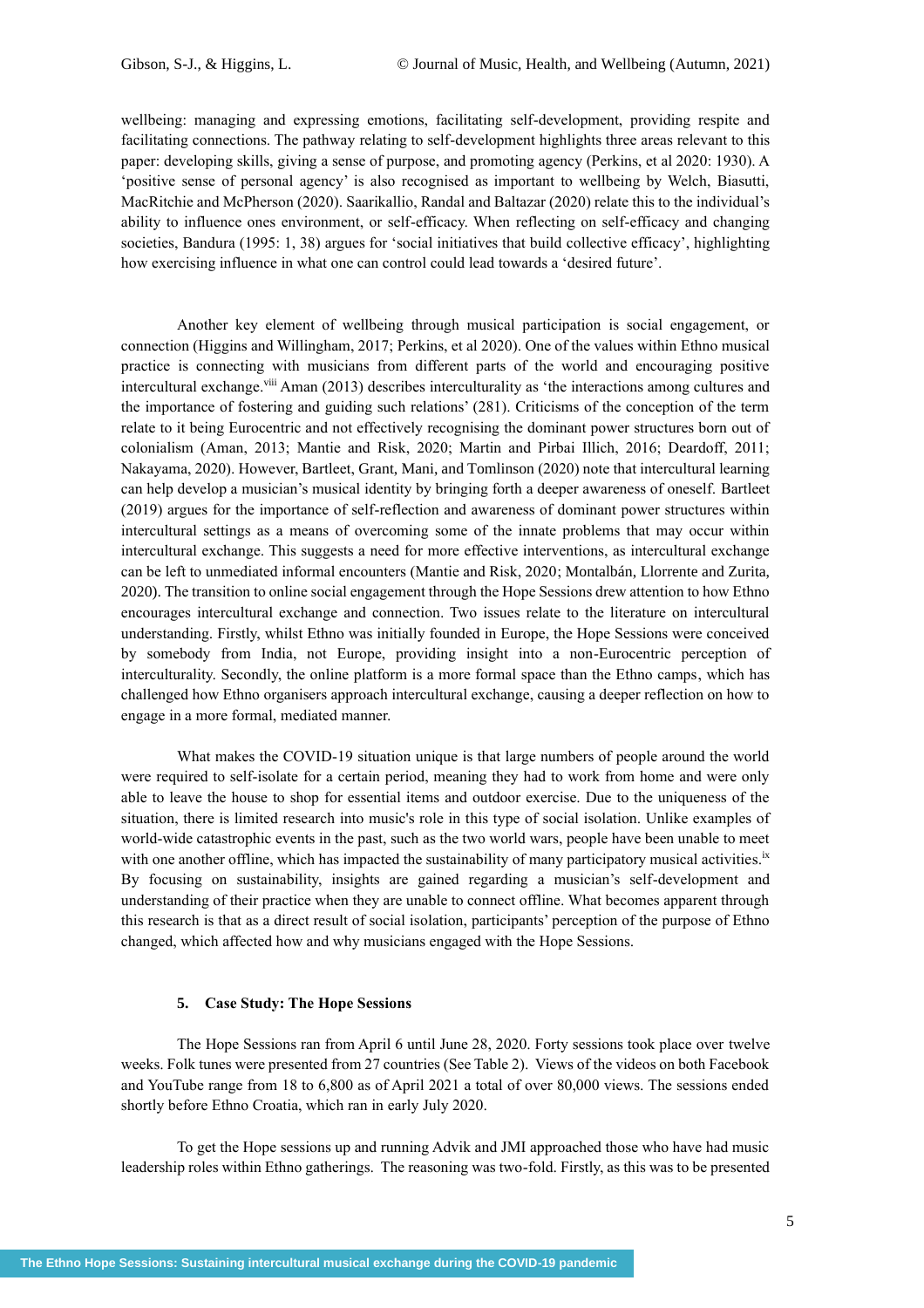on a public platform, they wanted to approach people they knew were competent music facilitators. Secondly, it was an opportunity to showcase their skills to a broader audience.

The Sessions were presented 'live' via Ethno World's Facebook page, initially three times a week and then reduced to twice a week. They accommodated disparate time zones by presenting one session at a time more suited to the Ethno community based in the Southern Hemisphere. During the 'live' sessions, observers could comment in the 'comments sections', either engaging directly with the facilitator or other participants. Sessions ranged from 30 minutes to one hour. When Sessions were completed, they were uploaded to Ethno World's YouTube page. Advik was responsible for designing posters, contacting session leaders, and supporting them through learning how to give an online presentation. He also wrote the descriptions of the events and uploaded completed sessions to YouTube.

The YouTube page contains more detailed written information about each of the tunes performed and a biography of the facilitators. This page describes the objectives of the sessions as:

- To start online tune-learning sessions by experienced Ethno organisers and artistic leaders;
- To build a spirit of positivity during this time;
- To connect Ethno musicians worldwide via this initiative;
- To create a digital library of songs / tunes from around the world that people of all ages can learn from (Ethno World, 2020).

At the beginning of a session, the presenter is asked to explain their connection to Ethno. They then begin teaching. Sessions can be divided into the following formats:

- Teaching a tune;
- Teaching an original song (only one session);
- Teaching rudiments and a tune;
- Teaching rudiments.

Out of the forty videos, four included more than one person presenting. In some sessions, the organisers of the Hope Sessions acted as facilitators in the comments section. They would do this by asking the presenter to repeat a section of music or post lyrics, mnemonics, or chord progressions to the tune, or song, being taught.

| Table 2 | Hope Sessions  |                |              |                            |
|---------|----------------|----------------|--------------|----------------------------|
|         | Series #       | Countries      |              | # of Facebook # of YouTube |
|         |                | Represented    | <b>Views</b> | <b>Views</b>               |
|         | $\mathbf{1}$   | Germany        | 2500         | 199                        |
|         | $\overline{2}$ | India          | 2300         | 283                        |
|         | 3              | Germany        | 1700         | 82                         |
|         | 4              | Estonia        | 1400         | 67                         |
|         | 5              | Belgium        | 1900         | 65                         |
|         | 6              | New Zealand    | 734          | 40                         |
|         | 7              | United Kingdom | 1300         | 18                         |
|         | 8              | Sweden         | 2200         | 125                        |
|         | 9              | France         | 1500         | 80                         |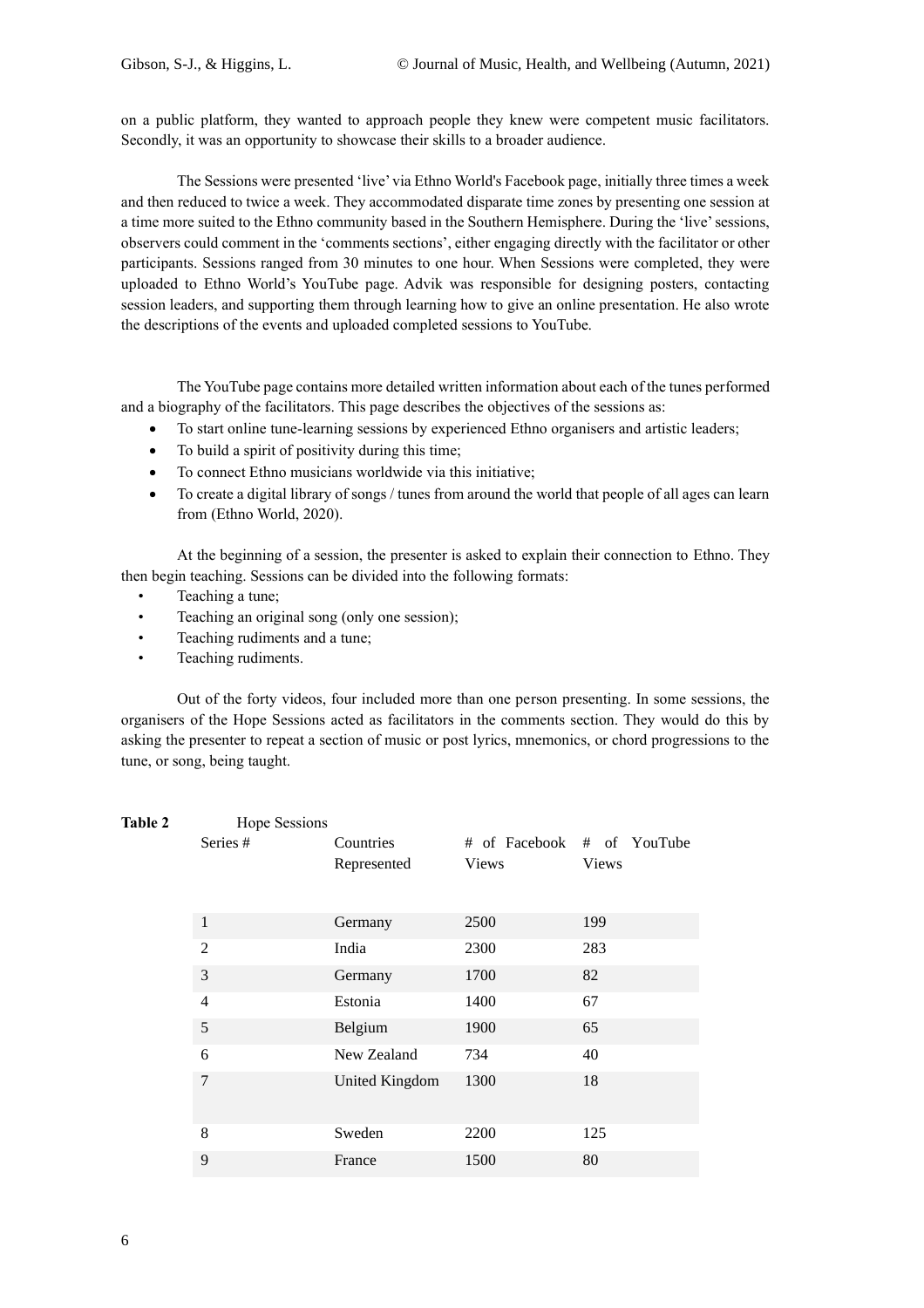| 10 | Bosnia-<br>Herzogovnia | 6800      | 1047  |
|----|------------------------|-----------|-------|
| 11 | Armenia                | 1100      | 47    |
| 12 | India                  | 990       | 117   |
| 13 | Jordan                 | 1400      | 261   |
| 14 | Sweden                 | 2200      | 181   |
| 15 | Bulgaria               | 641       | 45    |
| 16 | Israel                 | 3000      | 4712  |
| 17 | Norway                 | 2000      | 86    |
| 18 | Chile                  | 1100      | 62    |
| 19 | France                 | 2000      | 77    |
| 20 | Taiwan                 | 2700      | 49    |
| 21 | Istria                 | 2600      | 131   |
| 22 | Belgium                | 2700      | 388   |
| 23 | Sweden                 | 1600      | 166   |
| 24 | Poland                 | 604       | 43    |
| 25 | India                  | 1800      | 43    |
| 26 | Mozambique             | 778       | 75    |
| 27 | Mongolia               | 752       | 160   |
| 28 | Denmark                | 1800      | 88    |
| 29 | Chile                  | 1900      | 193   |
| 30 | Sweden                 | 1100      | 32    |
| 31 | India                  | 1512      | 310   |
| 32 | Corsica                | 508       | 87    |
| 33 | Greece                 | 1200      | 62    |
| 34 | Croatia                | 1300      | 105   |
| 35 | Finland                | 1500      | 349   |
| 36 | <b>USA</b>             | 664<br>28 |       |
| 38 | India                  | 6500      | $8\,$ |
| 37 | Turkey                 | 2600      | 262   |
| 39 | Sweden                 | 945       | 47    |
| 40 | Estonia                | 1100      | 37    |
|    | <b>TOTAL</b>           | 72928     | 10257 |

# **6. Discussion**

# **6.1 Artistic practice in a new ecological environment**

One of the Hope Sessions aims was to provide an opportunity for musicians to enhance their pedagogic skills.<sup>x</sup> Advik felt that an opportunity to hone personal artistic practice could support the wellbeing of musicians by providing something to focus on during the restrictions. By participating in the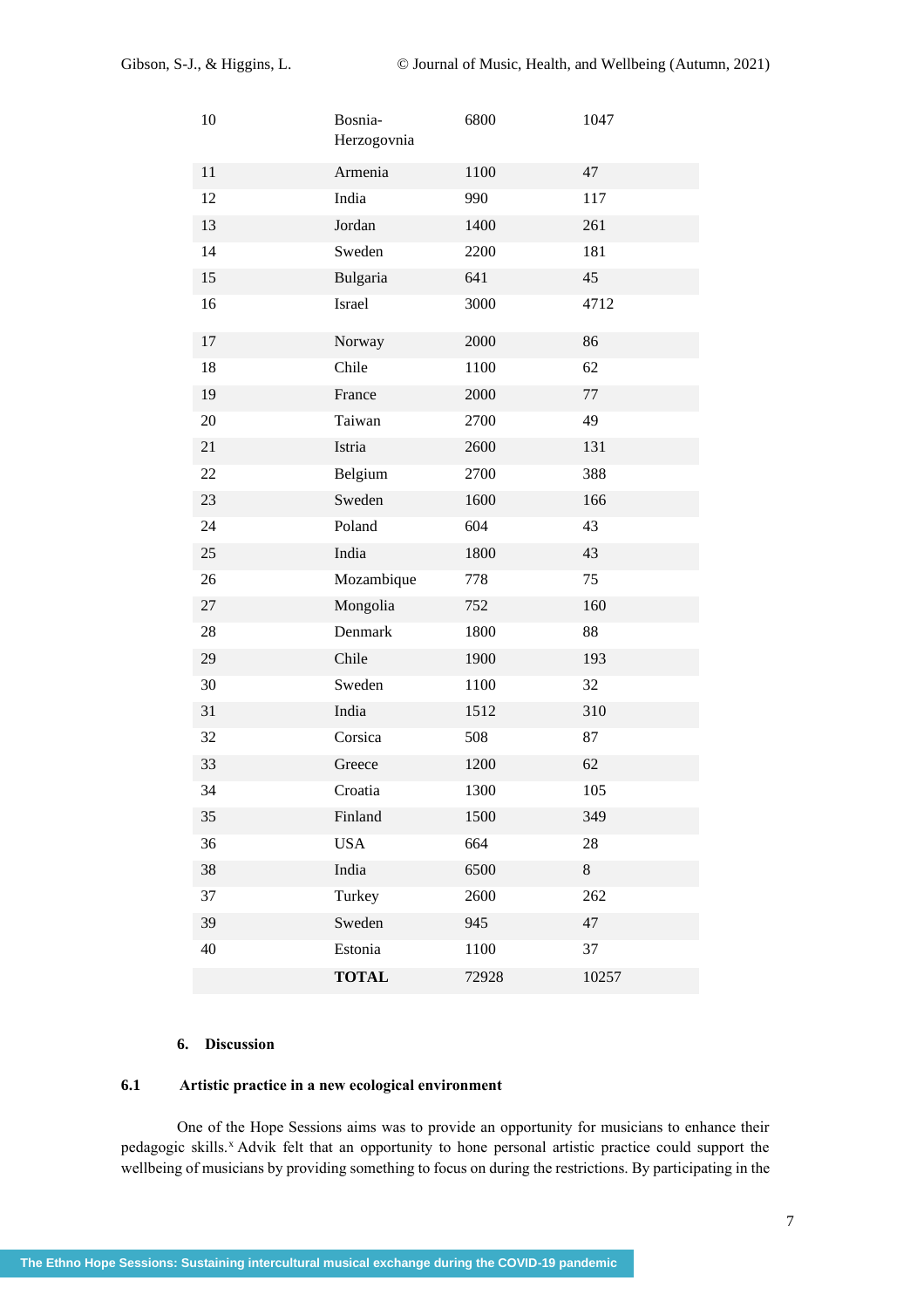Hope Sessions, musicians may, as Advik stated, 'survive the situation and get something out of it' (Advik, interview June 2020). With the support of JMI, Advik was able to create online sessions that could be a regular meeting point for members of the Ethno community, providing a sense of purpose and opportunity for self-development to those musicians who were facing the cancellation of gigs and Ethno events during the Summer. This initiative resulted in Ethno transitioning to an online platform, providing a means for the programme to continue albeit in a different context and demonstrates how an environmental change can influence a musical practice (Coessens, 2014) and demonstrates how self-efficacy can impact a changing society (Bandura, 1995).

Typically, artistic leaders at Ethno gatherings facilitate sessions by supporting a camp participant. The participant teaches a song or a tune, whilst the artistic leader guides them through the process. In the Hope sessions, however, artistic leaders present the music material. This process provided an opportunity to share their musical traditions and learn to teach in a digital environment. Coessens (2014: 72) notes how artists acquire an 'embodied artistic know-how' whereby they develop 'a seemingly natural and spontaneous yet very elaborated and sophisticated praxis of how to behave, cope and think artistically, and thus how to engage in a process of creation'. The new ecological environment within which facilitators were now working challenged this logic as they were less certain about how to behave, cope and think artistically. Indeed, all the facilitators that were interviewed commented on how hard it was to teach in this particular setting. They were more familiar with the immediate feedback gained through face-to-face encounters and had to adapt to teaching in a new environment.

The aim of the 'live' session was to encourage interaction through the comments section; however, facilitators did not always feel that they were able to engage with participants. One facilitator noted that when they looked to see how many people were watching the video, the number was relatively low, which was demotivating (Annya, Interview, May 2020). She also noted a time delay between when comments were made and when she received them. This meant that she had moved on to a new idea before being able to address a comment relating to the previous one.

Almost all facilitators commented on how strange it was to be presenting to a computer screen rather than to a group of people. One facilitator, Andrik (Interview, June 2020) pointed out how musicians learn through the 'organic presence' of another person by 'subconsciously picking up some things' a similar observation by [Coessens \(2014: 73\) concerning the domain of personal knowledge, which she](scrivcmt://D7752C29-8A8C-497F-B7DF-8C1913D286C9/)  [refers to as 'unarticulated tacit knowledge'. In this instance, understanding and awareness within a](scrivcmt://D7752C29-8A8C-497F-B7DF-8C1913D286C9/)  [practice are linked to an environmental and contextual background whereby the 'subconscious picking](scrivcmt://D7752C29-8A8C-497F-B7DF-8C1913D286C9/)  [up' of knowledge is based on personal knowledge built over time within a particular context.](scrivcmt://D7752C29-8A8C-497F-B7DF-8C1913D286C9/) Based on both interviews and participant observation, the new online context was difficult for both facilitators and participants due to a lack of knowledge about learning within this particular context, particularly when it came to feeling connected through the music.

The most significant advantage to having an online session for some of the facilitators was the opportunity to 'dig more deeply' into the rudiments and meanings behind the songs being shared. The interviewed musicians found this opportunity very rewarding (Annya, Interview, May 2020; Naira, Interview, May 2020; Andrik, Interview, June 2020; Ben, Email correspondence, May 2020). Naira (Interview, May 2020) explains:

[During the gatherings] breaking down the composition doesn't happen that much because you are ultimately aiming at completing the session and the song, rather than going into the fundamentals and the basics. So, this is more like a teaching session rather than teaching for an arrangement or teaching for a concert, which makes all the difference… Ethno sessions are more about the product. Here, it's more about the elements that make a product. The character that comes along with it.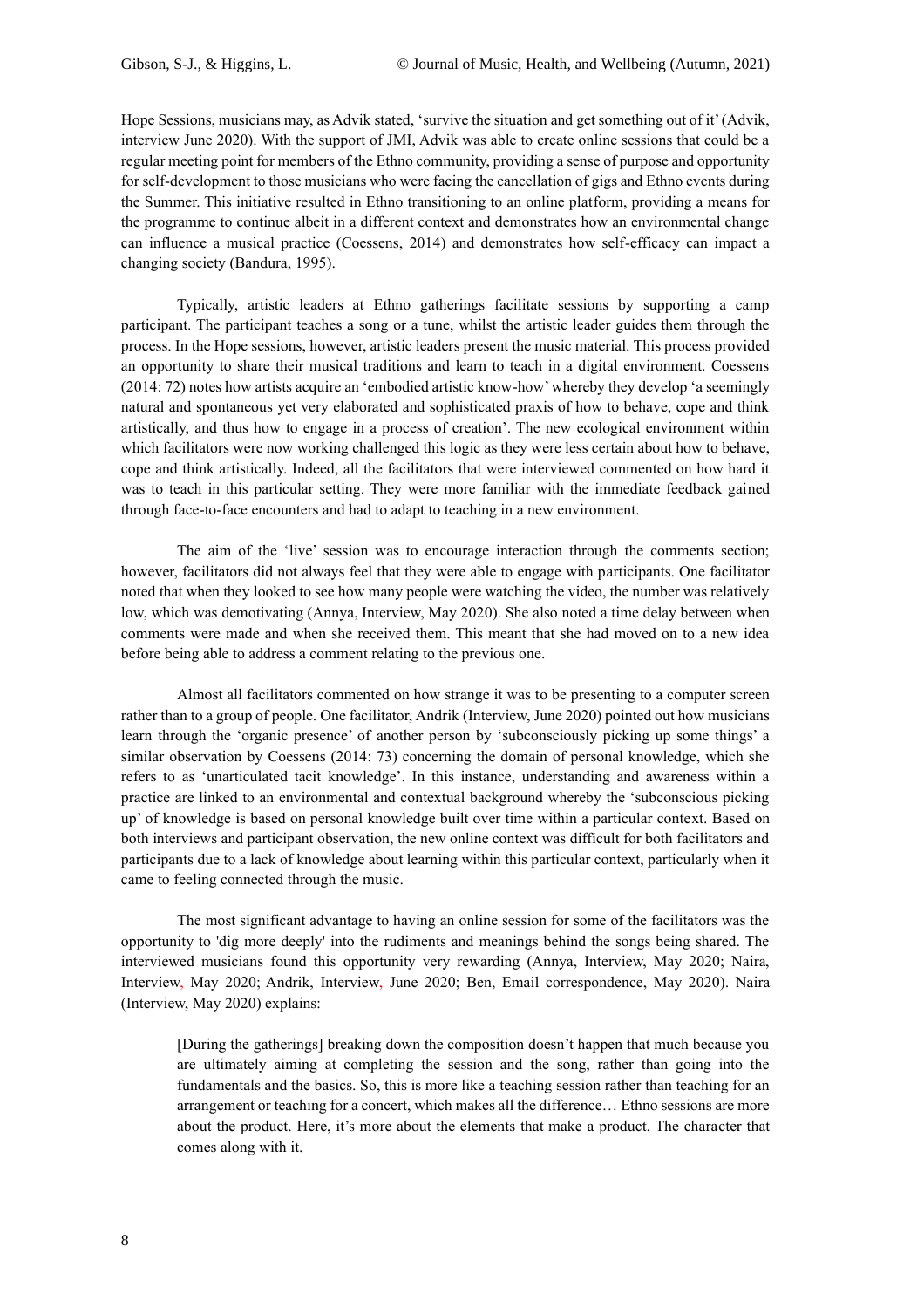Andrik (Interview, June, 2020) also realised that he needed to change how he taught the session. He commented:

I was aware that if I were going to do this online session, it will be more like a workshop. Like a presentation that people can watch later on. And I kept in mind that I needed to be brief and clear and that if people wanted to hear something several times, they will be able to pause and rewind the video.

This is a different approach to an Ethno gathering, where tunes are being taught by rote. Repetition is part of the process; however, Hope Sessions facilitators commented that it felt strange to ask participants to repeat a line of melody when, in reality, they could not hear them doing so. There was, therefore, a recognition that teaching approaches were needing to be adapted to an environment where direct feedback from participants was not easy to achieve.

These artistic mentors' experiences demonstrate how they were impacted by being in a different ecological environment. They experienced a tangible difference between online and offline facilitation, making it difficult to connect with participants at times. However, it also provided the opportunity to become more familiar with using online platforms for sharing their music, which has been an important skill to learn when public performances have been limited due to COVID-19 restrictions. All the artistic mentors mentioned how presenting a Hope session improved their confidence when teaching online sessions, with some, such as Andrik, becoming inspired to pursue further online tune learning activities. The new online environment did challenge the artists' coping response, as Coessen's (2014) observes; however, it also provided an opportunity for self-development (Perkins, et al, 2020). The acquisition of new skills, such as learning how to present to a screen, rather than a group of people, to support online teaching and the opportunity to practice these skills with the support of the Hope Session organising team provided the artistic mentors with the opportunity to positively influence this new working environment (Saarikuulo, Randall and Baltazar, 2020). Providing a positive sense of agency in this manner, supported their wellbeing (Welch, et al. 2020).

The wellbeing of the artist can be seen as directly relating to how a musical practice can sustain itself. Artistic leaders and Ethno organisers were facing a loss of income due to the COVID-19 pandemic, needing some support to guide them through the lockdowns. The Hope Sessions became an opportunity to provide some agency to those most financially impacted by the Hope Sessions: The sessions gave organisers and artistic leaders the opportunity to develop their skillsets and learn how to present events online, providing agency in a situation where the change in environment had taken some of their agency away.

The current reliance on online platforms for connection through music making during selfisolation appears to be providing opportunities for Ethno musicians to recontextualize their understandings of their musical practice and further extend their self-development whilst supporting musical interactions vitally important for their wellbeing. The Hope Sessions demonstrate both the artist's resilience and the adaptability of the Ethno musical practice as they adjust to a new ecological and conceptual environment. Schippers and Grant (2016) observed that recontextualisation becomes an advantage and an opportunity to refine practice.

#### **6.2 Online engagement and collaboration, accessibility and inclusivity**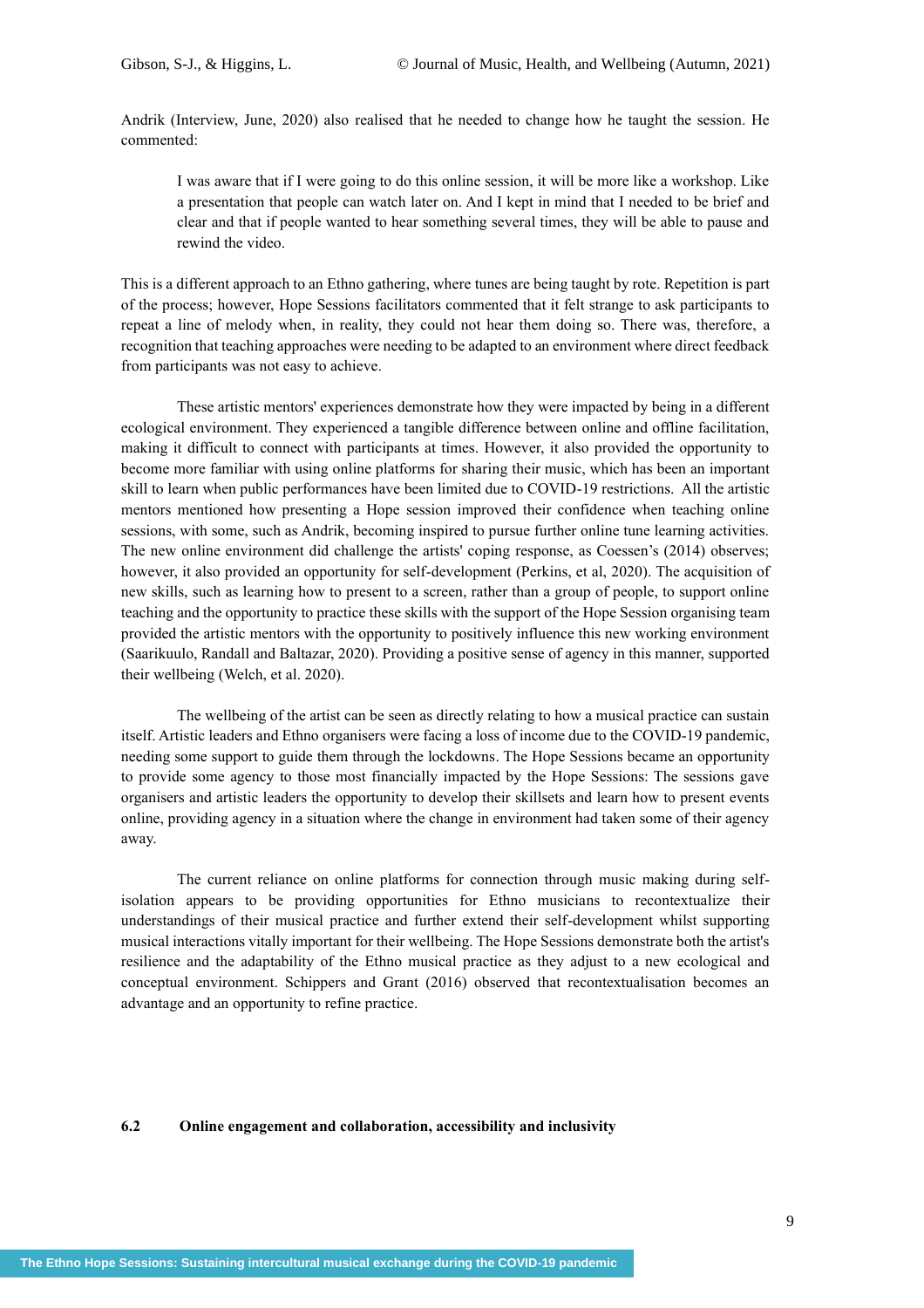One of the key elements in an Ethno gathering is that of collaboration with participants. Participants are encouraged to share their music and 'jam' together during their free time. This creates an atmosphere where most people at the camp are receiving new tunes and sharing their own music. It also creates opportunities for social connection through music (Higgins, 2020a). This is notably absent in the online sessions, with participants' experience being that it is not really a 'two-way thing' (Mason, Interview, May 2020).

One of the facilitators shared a concern that Ethno participants may not be interested in the Hope Sessions saying, 'Ethno people will be more interested about how to collaborate together, not learn in a class'. (Annya, interview May 2020). She shared an example of Ethno participants collaborating to create an online recording. This 'togetherness' occurred independently of Ethno World through a separate Facebook page created by Ethno participants. In this form of collaboration, one person chooses a tune and then sends a recording via email to the collaborators. The collaborators use this recording as a basis when recording themselves performing the tune. They then send their recording to an editor, who puts all of the recordings together. For the organizers of the Hope Sessions, there were concerns that this type of collaboration would require needing to select people to participate, challenging the aim of inclusivity and accessibility (Mason, Interview, May 2020). Mason felt that these forms of recording lead to selectivity. They may also prevent people without access to recording equipment from engaging with the opportunity. Participating in a live session where everyone can hear each other was also recognised as simply 'not working' due to people being based in so many different time zones and the lag in 'live sound' between computers.

Upon reflection it was the conclusion of the organizers that the Hope Sessions were providing the most inclusive opportunity possible considering the context they were working in. One of the most significant advantages of online communities is accessibility and the freedom of access to information (Miller, 2012; Schippers and Grant, 2016; Waldron, 2018). Whilst the Hope Sessions may not have provided the live collaborations that participants were familiar with, the recognition by the organizers that inclusivity and accessibility were more important appears to fall in line with previous academic research into online communities (Miller, 2012; Schippers and Grant, 2016; Waldron, 2018). This decision has also provided an opportunity for Ethno to reach a wider audience.

The Hope Sessions have enabled people who do not know about Ethno to have the opportunity to participate in videos and learn about the musical practice. One facilitator described how the videos reached people in her region who had not heard of Ethno before because she was sharing the sessions through her Facebook page (Annya, Interview, May 2020). Another facilitator, an established folk musician, explained how he shared his session through his Fan page, again reaching out to people who may know him but are new to Ethno (Andrik, Interview, June 2020). Furthermore, as the sessions are free and can be accessed from home, the videos reach people who may not be able to afford to attend the Ethno gatherings. One participant stated:

It's a very good opportunity for everyone, wherever you are, just to open the live video and watch and play along. And it is a very easy and beautiful thing to do, now. I think we really have to appreciate the opportunity that we have (Eliise, Interview, May 2020).

## **6.3 Online engagement and intercultural exchange**

Intercultural connection and exchange are described as an essential aspect of the gatherings, primarily because of the friendships that are built (Higgins, 2020a). The previous sections have demonstrated the need to shift the practice due to being in a new online environment. The shift to an online session has also brought a deep reflection on what intercultural exchange means within the community, demonstrating how a change in context may impact a conceptualisation of a practice (Schippers and Grant, 2016). Advik (Interview, June 2020) notes that they attempted to ensure that they always had people presenting from different continents. He felt that 'through the sessions, it will open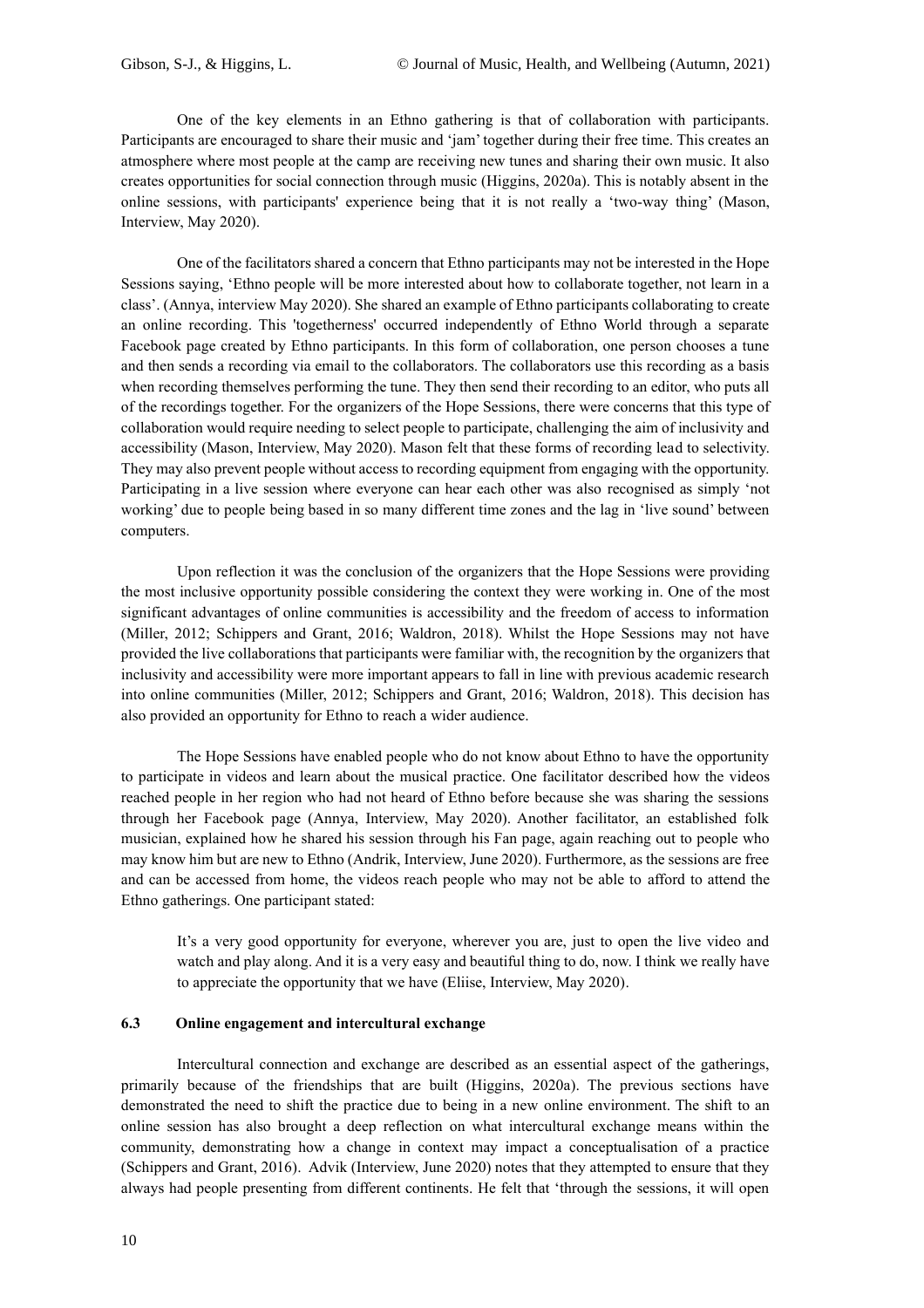their minds more to that different culture'. Therefore, from his perspective, the sessions provide an opportunity to expose people to a variety of different musical cultures.

One of the facilitators describes how an Ethno session impacted him in precisely this manner. Upon watching a session by an Indian singer, he found that some of the things she said 'helped me to find some other materials in the internet related to the way they see these local things in production of voice [...] so I got hooked for several days on some other channels on YouTube talking about Indian music.' (Andrik, Interview, June 2020) Therefore, the Hope Sessions do appear to be providing the opportunity to be introduced to music from different parts of the world with some musicians then exploring what has been learned further.

The decision to juxtapose a number of representatives from different countries alongside one another raises some of the concerns in the literature regarding the Eurocentric approach behind interculturalism as this highlights the difference between cultures, a notion born out of Europe's colonial history (Aman, 2013; Mantie and Risk, 2020; Nakayama, 2020). However, what is interesting is the organizer's understanding of intercultural exchange and how it was first impacted through his love for music. Advik explained that there are 'issues' between the Muslim and Indian community and how, as a child, he was restricted from engaging with Muslim people and taught to stay away because they were not from the same culture. This influenced his attitude towards Muslim people. He explained how he started to listen to Arabic music and how much he loved it, and how, 'slowly, slowly, this cultural thing from my mind [was] just gone'. He now has many Muslim friends and will attend the mosque even though he is a Hindu. He explained, 'I never thought I would enter a Muslim temple […] but I think this has happened because of music'. (Advik, Interview, June 2020)

Whilst at a surface level it does appear that intercultural exchange during the Hope Sessions is being presented through a colonial lens, for the organizer it is related to his personal experience that led to a profound shift in his understanding of a culture different to his own. From his perspective, exposing people to music from other parts of the world is the first step to 'opening minds' to a new culture. It highlights the importance of moving beyond Eurocentric views of issues when it comes to engaging in diverse cultural understandings (Schippers, 2010; Schippers and Grant, 2016), and, as Bartleet argues, the vital importance of continual reflection of issues of power in intercultural exchanges (Bartleet, 2019).

 A second issue that arose through the shift to an online platform was the difference between formal and informal exchange. Mason (Interview, May 2020) explained,

if you're having an intercultural experience within a formal context that feels very different from having an intercultural discussion in a face-to-face friendly kind of way [...] you don't get to ask those kinds of stupid questions that reveal the underlying assumptions that our culture has.

Intercultural exchange, where participants were engaged in conversations that deepen understandings of different cultural assumptions and perspectives, frequently occurred in informal settings during the camps. These were unfacilitated sessions, usually during late-night conversations or at the dinner table. Active, mediated sessions exploring intercultural understanding were not regular occurrences (Mantie and Risk, 2020). ; Montalbán, Llorrente and Zurita **(**2020) note a similar occurrence in their research into a mobility programme. Both examples highlight a problematic intercultural exchange issue: the lack of facilitation or reflection (Aman, 2013; Bartleet, 2019). The transition to a method of engagement that requires more formal encounters may be an opportunity for Ethno to consider intercultural exchange in a manner that enables some facilitated opportunities for reflection and guidance. This approach may enable deeper connections and friendships within the Ethno network. As Mason (Interview, May 2020) concluded, this period of isolation has given the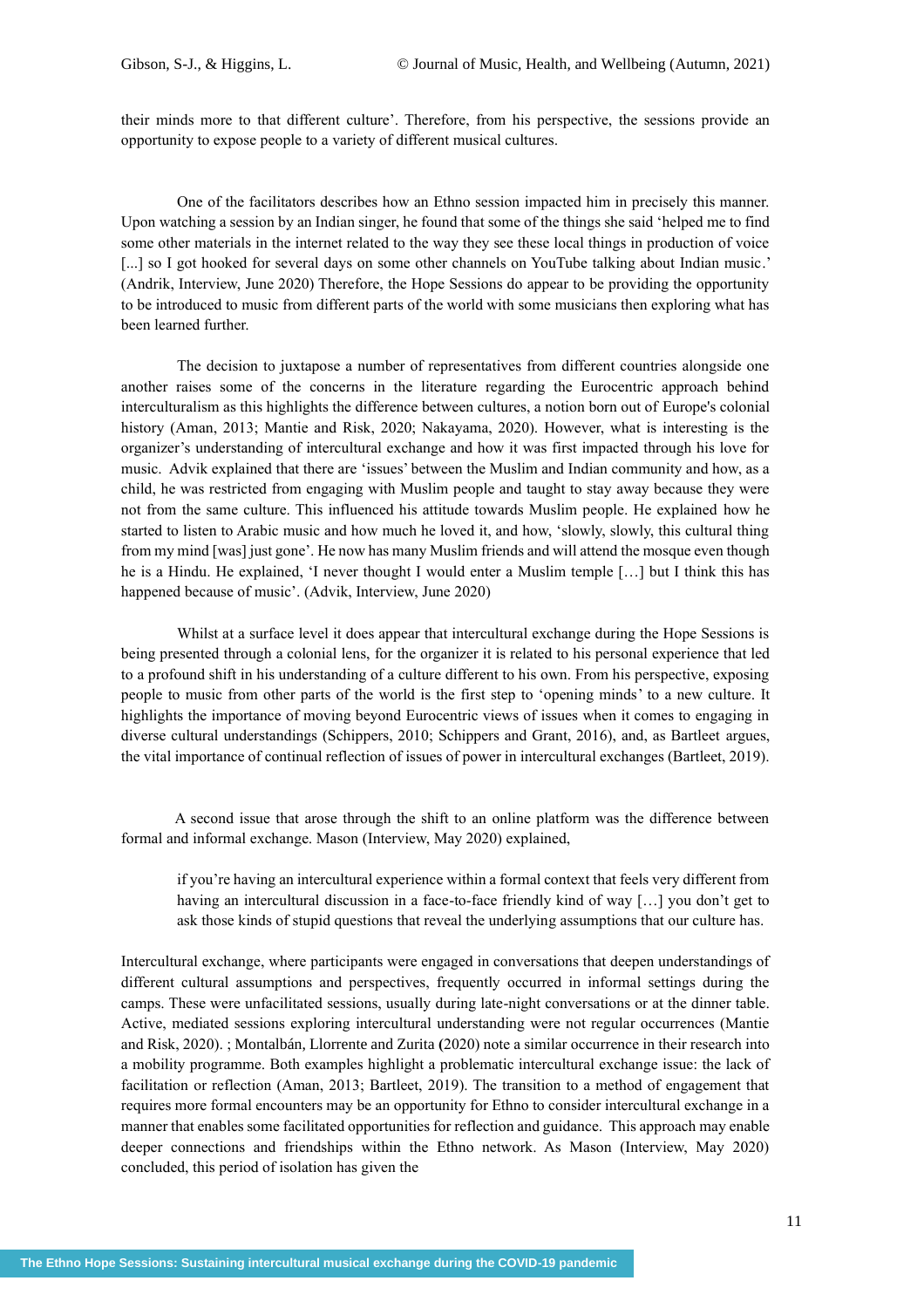Ethno community time to think about what we are now in the twenty-first century. The pedagogy is very similar to 1990, but this allows us to sit for a second and say, okay, what do these new technologies give us, and what would it look like if we had an Ethno digital?

The closure of borders and subsequent cancellations of Ethno gatherings appears to have resulted in a reevaluation of the deeper values of Ethno, potentially enabling the organisation to adapt more effectively to the changing needs of wider society and remain sustainable into the twenty-first century.

## **7. Conclusion**

 In this article, we have argued that a musical practice is impacted by the environment in which it takes place. To make these claims, we have drawn upon research into the Hope Sessions to investigate how the COVID-19 pandemic has recontextualized musical practice. This is evidenced by how the Hope Sessions impacted artistic leader's understanding of their facilitation practices, allowing them the opportunity for self-development during a period when many musicians were concerned for their future. The research also demonstrated how the Hope Sessions gave rise to some reflection on the nature of intercultural exchange within Ethno and provided some opportunity for organizers to recontextualize Ethno in the twenty-first century, particularly with regard to improving intercultural exchange and therefore strengthening social connections within their network. Whilst the Hope Sessions enabled some connection between participants, they also provided the opportunity to reach out to people who are not familiar with the gatherings, expanding the Ethno-network further.

The Hope Sessions['] initial intention was to provide 'hope and connection' for Ethno participants during social isolation. This meant supporting the wellbeing of the Ethno community during social isolation by connecting online through the Hope Sessions and providing inspiration for those that may be struggling. What became apparent through the research was that the music making occurring through the Hope Sessions was leading to new avenues of self-development and agency for musicians who rely on Ethno for income as artistic leaders. Therefore, the Ethno community used music during social isolation to improve wellbeing through self-development, demonstrating how a musician's web of artistic practice adjusts to an environmental situation (Coessens, 2014). Musicians, recognising that faceto-face encounters were not possible, found that opportunities for deeper understandings of musical practice were available and used the Hope Sessions for this purpose instead, resulting in the musical experience supporting self-development (Perkins, et al, 2020).

The rapid closure of borders and the sudden need for Ethno to adapt to the new situation is seen by many of the people that were interviewed as an opportunity, rather than a problem, revealing a sense of self-efficacy that may lead to future impactful social initiatives (Bandura, 1995). Before the COVID-19 lockdown, there were already concerns within the community about environmental climate change and the level of travelling needed to attend Ethno gatherings. The lockdown brought awareness of the opportunity to 'go to India, or New Zealand just by opening our computer or telephone' without needing to pay for a plane ticket (Eliise, Interview, May 2020). Therefore, the change in context and construct within the Ethno ecosystem appears to have been a positive opportunity for the practice's recontextualization. This supports Schippers and Grant's (2016: 336-37) assertion that 'recontextualization allows a genre to be repositioned […] in that sense recontextualization is an asset rather than a weakness'. The Hope Sessions reveal a musical practice as it responds to a potentially devastating global event in a resilient manner, highlighting some of the programme's deeper values, such as choosing an inclusive and accessible approach over methods that enable collaborative opportunities.

More broadly, this research further unpicks understandings of intercultural exchange. The COVID-19 pandemic may be heralding future health challenges that impact society on a global scale. This means that effective intercultural exchange and connection may become more vital. The view of presenting music from various parts of the world side by side is already challenged in the literature as an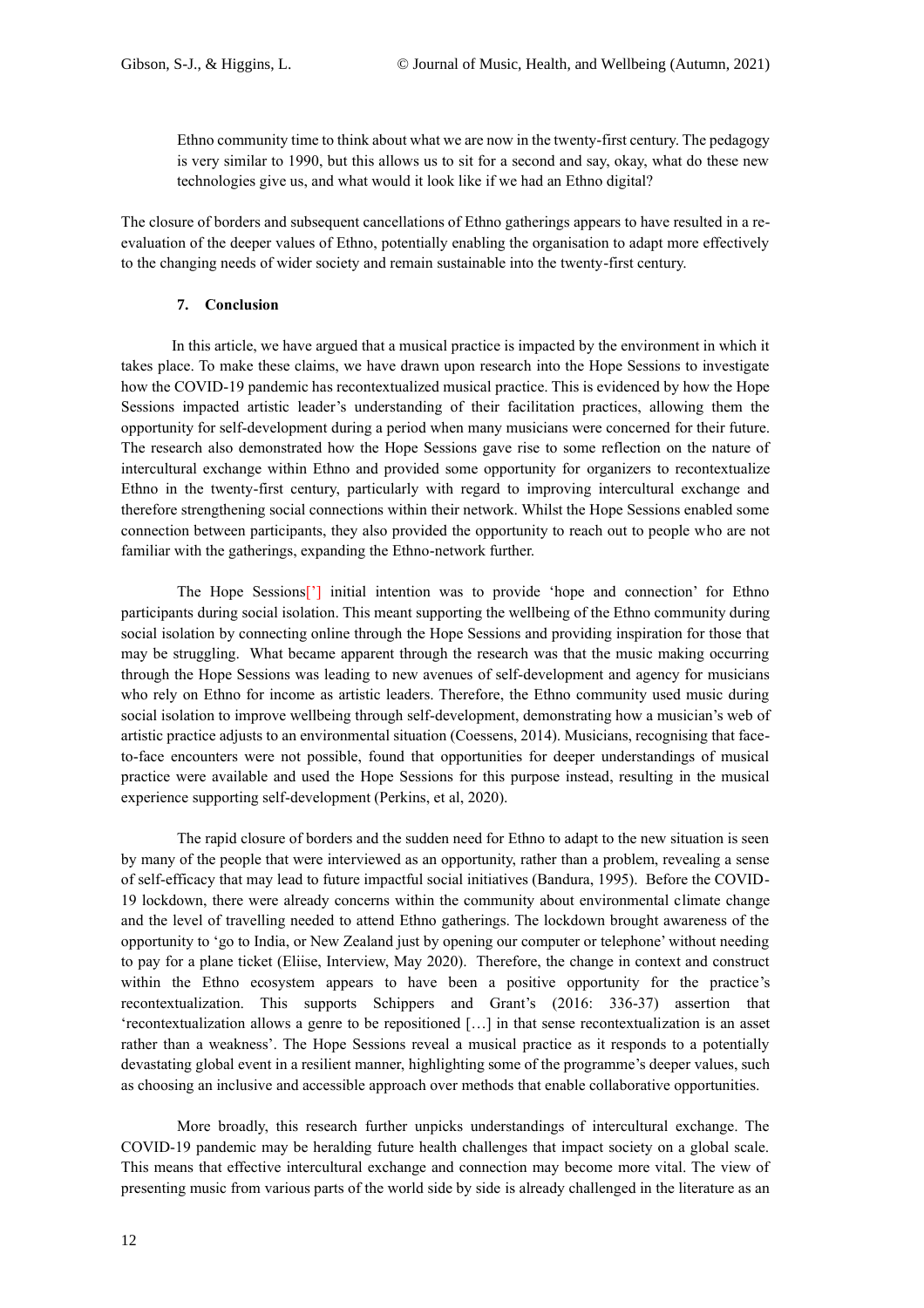example of Eurocentric colonisation (Aman, 2013). The shift to the Hope Sessions has drawn attention to what intercultural exchange might look like on an online platform. Online interactions challenge human capacity for exchange as most people are unfamiliar with behavioural cues and patterns when engaging through a computer screen rather than in person. Online intercultural exchange may provide opportunities for new and unexpected forms of exchange providing one allows for the connectivity of all people and not simply the privileged few (Nakayama, 2020; Waldron, 2018; Miller, 2012). This in turn, may lead towards conceptions of intercultural exchange that move beyond a Eurocentric understanding and enhance the wellbeing of society through healthy social connections.

#### **Acknowledgements**

We would like to thank the Ethno world network for their continued support with our research.

#### **References**

- Aman, R 2013. 'Bridging the gap to those who lack: intercultural education in the light of modernity and the shadow of coloniality'. *Pedagogy, Culture & Society*, 21 (2), 279-297, DOI: 10.1080/14681366.2012.759139.
- Bandura, A. 1995. 'Exercise of personal and collective efficacy in changing societies', in *Self-efficacy in changing societies.* Edited by Albert Bandura, 1-45. Cambridge: Cambridge University Press.
- Barnes, J. 2015. 'Creativity and promoting wellbeing in children and young people through education' in Oxford Textbook of Creative Arts, Health and Wellbeing. Edited by Stephen Clift and Paul M. Camic, 201-210. Oxford: Oxford University Press.
- Bartleet, B.; Grant, C.; Mani, C; and Tomlinson, V. 2020. 'Global mobility in higher education: Reflections on how intercultural music-making can enhance students' musical practices and identities' *International Journal of Music Education,* 38 (2), 161-177.
- Bartleet, B. 2019. 'How concepts of love can inform empathy and conciliation in intercultural community music contexts'. *International Journal of Community Music*, 12 (3), 317-330.

Clift, S and Camic, P. M. 2015. 'Introduction to the field of creative arts, wellbeing and health: achievements and current challenges' in Oxford Textbook of Creative Arts, Health and Wellbeing. Edited by Stephen Clift and Paul M. Camic, 3-10. Oxford: Oxford University Press.

- Coessens, K. 2014. 'The Web of Artistic Practice: A background for experimentation' in *Artistic Experimentation in Music: An Anthology*. Edited by Darla Crispin and Bob Gilmore, 69 81. Leuven (Belgium): Leuven University Press.
- Deardorff, D. 2011. 'Assessing Intercultural Competence' in *New Directions for Institutional Research,* 149, 65-79.
- Ethno-Research. No date. *About the Project.* [Available online: [https://www.ethnoresearch.org\]](https://www.ethnoresearch.org/) Last accessed November 2 2019.

Ethno-World. 2020. *The Hope Sessions: Online Tune Learning* [Available online:

[https://www.youtube.com/playlist?list=PLqGghaTbakNJe2MssUOOCTRfscuCJ2e58&fbclid=](https://www.youtube.com/playlist?list=PLqGghaTbakNJe2MssUOOCTRfscuCJ2e58&fbclid=IwAR0irRvpv762wzWHvgwgyEHNUOuGY4URNn0hS9vkXRMVDBQtfCr-lSw8GUE) [IwAR0irRvpv762wzWHvgwgyEHNUOuGY4URNn0hS9vkXRMVDBQtfCr-lSw8GUE](https://www.youtube.com/playlist?list=PLqGghaTbakNJe2MssUOOCTRfscuCJ2e58&fbclid=IwAR0irRvpv762wzWHvgwgyEHNUOuGY4URNn0hS9vkXRMVDBQtfCr-lSw8GUE) ] Last Accessed: August 18 2020.

- Ethno-World. No date. *About.* [Available online: [https://ethno.](https://ethno/)world/about/.] Last accessed: 14 April2021.
- Flam, G. 1992. *Singing for Survival: Songs of the Lodz Ghetto, 1940-45*. Urbana and Chicago: University of Illinois Press.
- Gibson, S.-J. 2018. *Re-imagining Identity through Singing: community choirs in Post-Conflict Northern Ireland.* (PhD). Queen's University Belfast.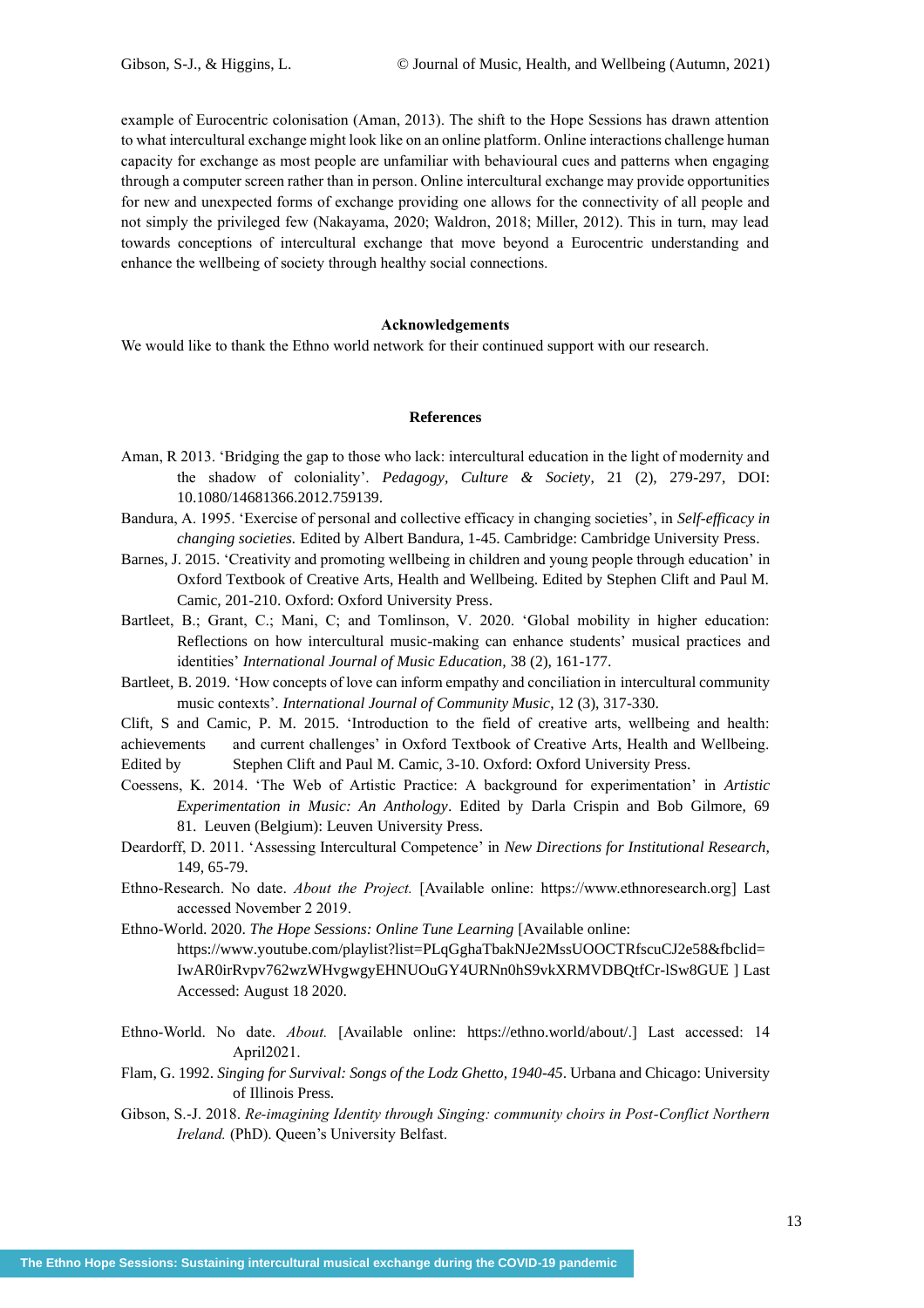- Gibson, S-J. 2021. 'Shifting from offline to online collaborative musicmaking, teaching and learning: perceptions of Ethno artistic mentors. *Music Education Research*, DOI: 10.1080/14612808.2021.1904865.
- Higgins, L. 2020a. *Key Findings: Ethno Research Pilot Case Studies 2019.* York: York St John University.
- Higgins, L., & Willingham, L. (2017). *Engaging in community music: an introduction*. New York: Routledge.
- Josef, D.; Nethsinghe, R. and Cabedo-Mas, A. 2020. '"We learned lots in a short time": Cultural exchange across three universities through songs from different lands'. *International Journal of Music Education.* 38 (2). 177-193.
- Klopper, C. 2010. 'Intercultural Musicianship: a collective and participatory form of music exchange across the globe'. *Australian Journal of Music Education*, 1, 48-57. Lewis 1996 Black Music Research Journal 16:1
- Mantie, R. and Risk, L. 2020. *Framing Ethno-World: Intercultural music exchange, Tradition, and Globalization.* York: Ethno Research.
- Martin, F. and Pirbhai-Illich, F. 2016. 'Towards Decolonising Teacher Education: Criticality, Relationality and Intercultural Understanding'. *Journal of Intercultural Studies,* 37 (4), 355-372, DOI: 10.1080/07256868.2016.1190697.
- Miller, K. 2012. *Playing Along: digital games, YouTube, and virtual performance.* New York; Oxford: Oxford University Press.
- Montalbán, F.M., Llorrente, F, Zurita, E. 2020. 'Intercultural Dimensions in Academic Mobility'. In The *Cambridge Handbook of Intercultural Communication.* Edited by Guido Rings and Sebastian Rasinger, 475-490. Cambridge: Cambridge UP.
- Nakayama, T. 2020. 'Critical Intercultural Communication and the Digital Environment' in *The Cambridge Handbook of Intercultural Communication.* Edited by Guido Rings and Sebastian Rasinger, 85-95. Cambridge: Cambridge UP.
- Perkins, R, Mason-Bertrand, A, Fancourt, D, Baxter,L and Williamon, A. 2020. 'How Participatory Music Engagement Supports Mental Well-being: A Meta-Ethnography'. *Qualitative Health Research,* 30 (12*),* 1924-1941 DOI: 10.1177/1049732320944142
- Przybylski, Liz (2021). *Hybrid Ethnography: Online, Offline and In Between.* SAGE *Publications*
- Reily, S.A. 2013. 'From Processions to Encontros: The Performance Niches of the Community Bands of the Minas Gerais, Brazil', in *Brass Bands of the World: Militarism, Colonial Legacies and Local Music Making.* Edited by Suzel Reily and Katherine Brucher, K, 99-122. Aldershot: Ashgate Publishing Limited.
- Rogers, J. 2016. 'Ties that Bind: Music, mourning and the development of intimacy and alternative kinship networks in World War 1 – Era France', in *Music and War from French Revolution to WW1*. Edited by Jardin, É. Turnhout: Brepols.
- Saarikallio S.H., Randall, W.M. and Baltazar, M. 2020. 'Music Listening for Supporting Adolescents' Sense of Agency in Daily Life. *Front. Psychol.* 10: 2911. DOI 10.3389/fpsyg.2019.02911
- Schippers, H. 2010.*Facing the music: Shaping music education from a global perspective.* Oxford and New York: Oxford University Press.
- Schippers, H. 2016. 'Sound Futures: Exploring the Ecology of Music Sustainability', in *Sustainable Futures for Music Cultures: An Ecological Perspective.* Edited by Huib Schippers and Catherine Grant, 1-18*.* New York: Oxford University Press.
- Schippers, H. and Grant, C. 2016. 'Approaching Music Cultures as Ecosystems: A dynamic model for Understanding and Supporting Sustainability' in *Sustainable Futures for Music Cultures: An Ecological Perspective* edited by Huib Schippers and Catherine Grant, 333-352. New York: Oxford University Press.
- Waldron, J. 2018 'Online Music Communities and Social Media' in *The Oxford Handbook of Community Music,* edited by Brydie-Leigh Bartleet and Lee Higgins, 109-130. Oxford: Oxford University Press.
- Welch, G, Biasutti, M, MacRitchie, J, McPherson, G and Himonides, E. (2020) 'Editorial: The Impact of Music on Human Development and Well-being' *Front. Psychol.* 11:1246. DOI: 10.3389/fpsyg.2020.01246